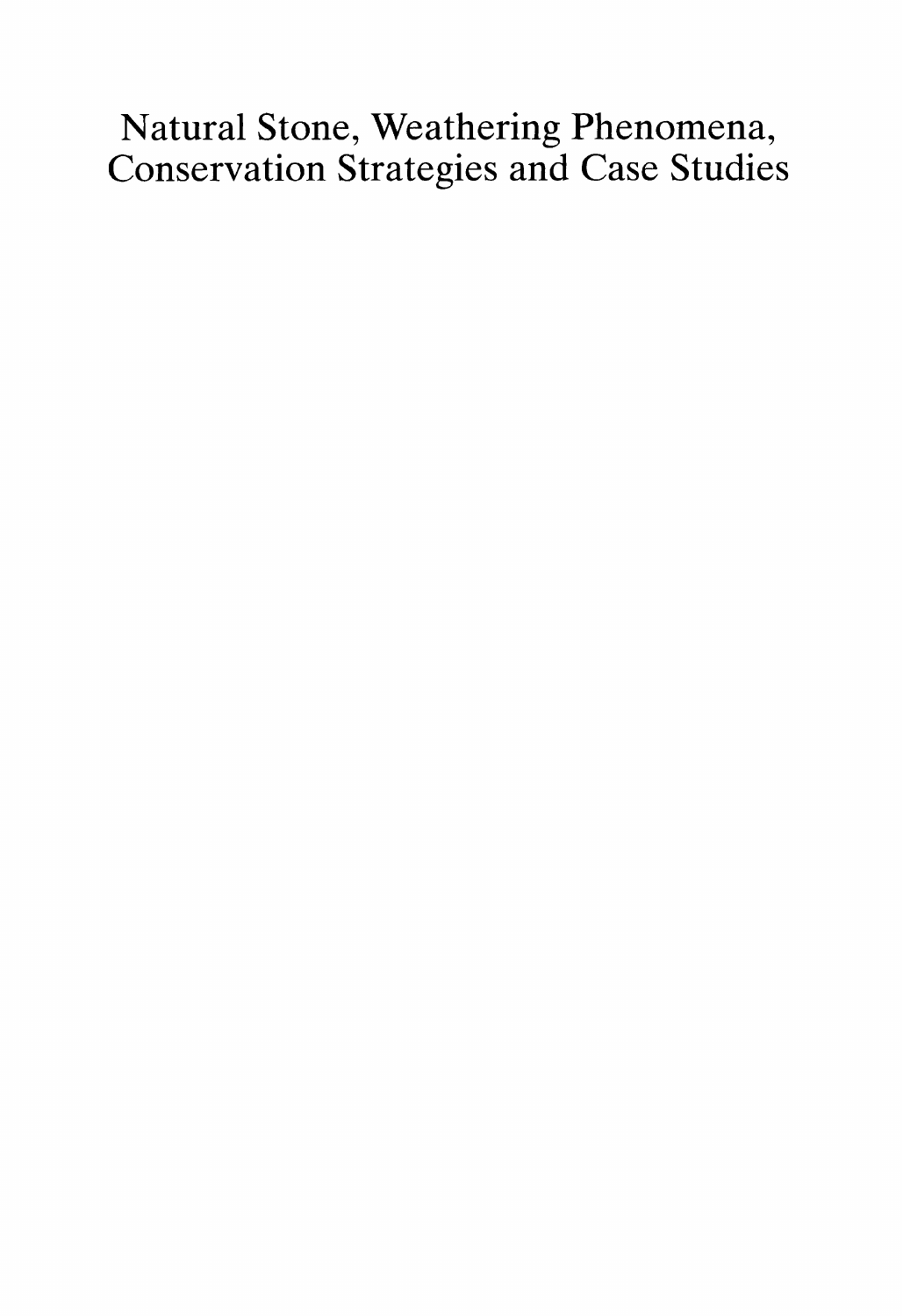Geological Society Special Publications *Society Book Editors*  A. J. FLEET (CHIEF EDITOR) P. DOYLE **E J.** GREGORY J. S. GRIFFITHS A. J. HARTLEY R. E. HOLDSWORTH A. C. MORTON **N. S.** ROBINS **M. S.** STOKER J. P. TURNER

#### **Reviewing procedures**

The Society makes every effort to ensure thal the scientific and production quality of its books matches that of its journals. Since 1997, all book proposals have been refereed by specialist reviewers as wcll as by the Society's Books Editorial Committee. If the referees identify weaknesses in the proposal, these must be addressed before the proposal is accepted.

Once the book is accepted, the Society has a team of Book Editors (listed above) who ensure that the volume editors follow strict guidelines on refereeing and quality control. We insist that individual papers can only be accepted after satisfactory review by two independent referees. The questions on the review forms are similar to those for *Journal of the Geological Society*. The referees' forms and comments must be available to the Society's Book Editors on request.

Although many of the books result from meetings, the editors are expected to commission papers that were not presented at the meeting to ensure that the book provides a balanced coverage of the subject. Being accepted for presentation at the meeting does not guarantee inclusion in the book.

Geological Society Special Publications are included in the ISI Science Citation Index, but they do not have an impact factor, the latter being applicable only to journals.

More information about submitting a proposal and producing a Special Publication can be found on the Society's web site: www.geolsoc.org.uk.

It is recommended that reference to all or part of this book should be made in one of the following ways:

SIEGESMUND, S., WEISS, T. & VOLLBRECHT, A. (eds) 2002. *Natural Stone, Weathering Phenomena, Conservation Strategies and Case Studies.* Geological Society, London, Special Publications, 205.

ONDRASINA, J., KIRCHNER, D. & SIEGESMUND, S. 2002. Freeze-thaw cycles and their influence on marble deterioration: a long-term experiment. *In*: SIEGESMUND, S., WEISS, T. & VOLLBRECHT, A. (eds) *Natural Stone, Weathering Phenomena, Conservation Strategies and Case Studies.* Geological Society, London, Special Publications, 205, 9-18.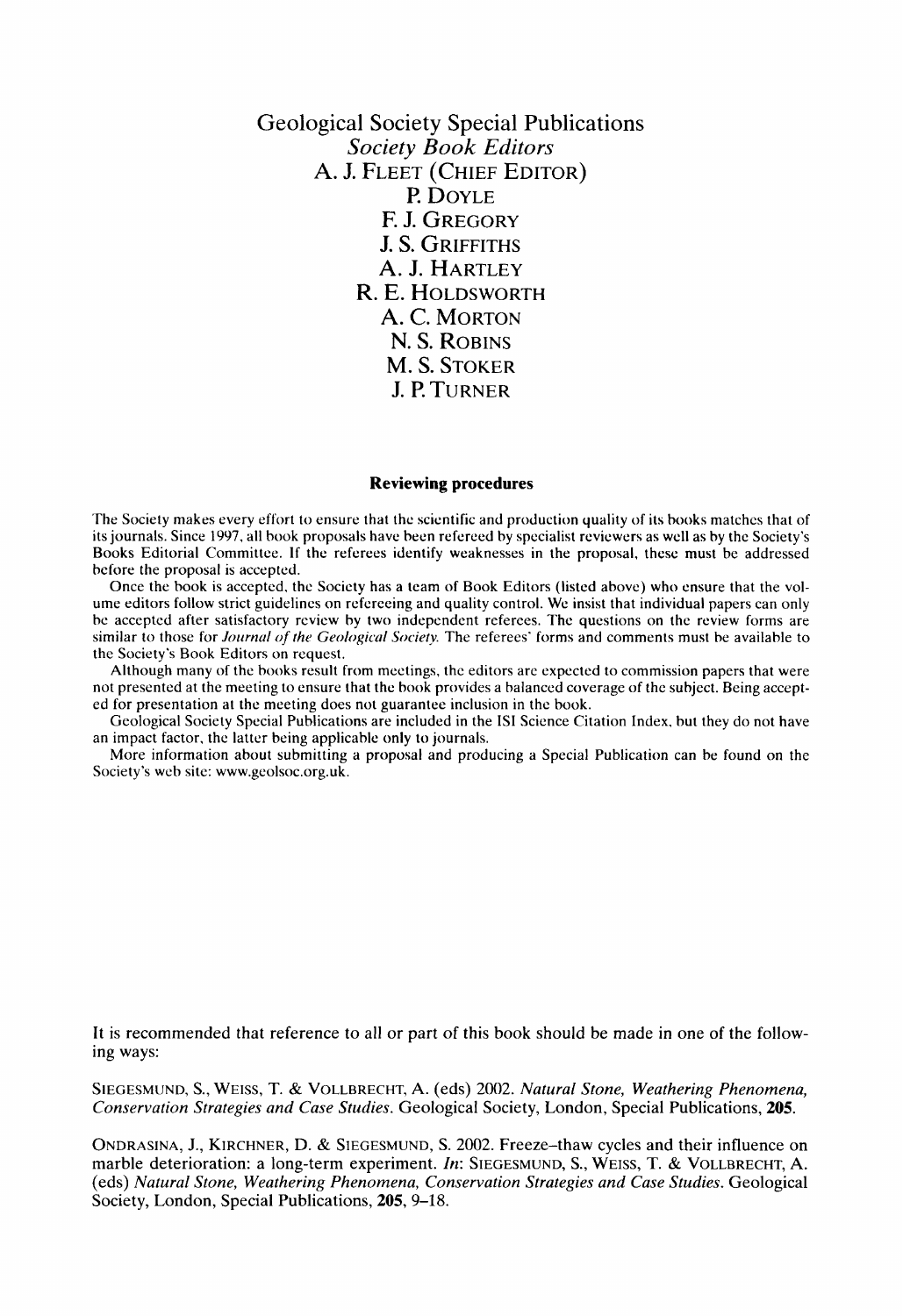GEOLOGICAL SOCIETY SPECIAL PUBLICATION NO. 205

# **Natural Stone, Weathering Phenomena, Conservation Strategies and Case Studies**

EDITED BY

S. SIEGESMUND, T. WEISS AND A. VOLLBRECHT University of G6ttingen, **Germany** 

> 2002 Published by The Geological Society London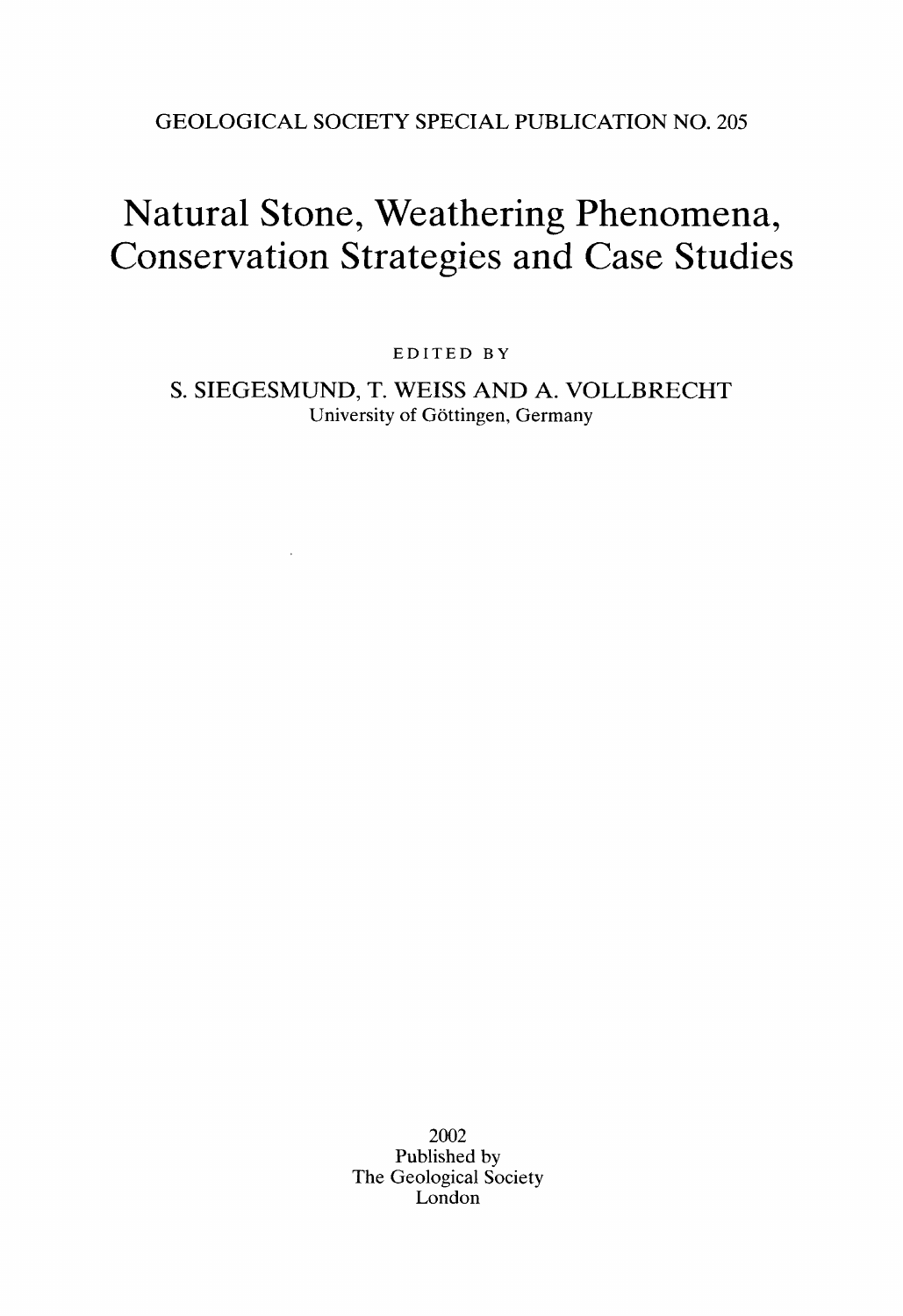### **THE GEOLOGICAL SOCIETY**

The Geological Society of London (GSL) was founded in 1807. It is the oldest national geological society in the world and the largest in Europe. It was incorporated under Royal Charter in 1825 and is Registered Charity 21O161.

The Society is the UK national learned and professional society for geology with a worldwide Fellowship (FGS) of 9000. The Society has the power to confer Chartered status on suitably qualified Fellows, and about 2000 of the Fellowship carry the title (CGeol). Chartered Geologists may also obtain the equivalent European title, European Geologist (EurGeol). One fifth of the Society's fellowship resides outside the UK. To find out more about the Society, log on to www.geolsoc.org.uk.

**The Geological Society Publishing House** (Bath, UK) produces the Society's international journals and books, and acts as European distributor for selected publications of the American Association of Petroleum Geologists (AAPG), the American Geological Institute (AGI), the Indonesian Petroleum Association (IPA), the Geological Society of America (GSA), the Society for Sedimentary Geology (SEPM) and the Geologists' Association (GA). Joint marketing agreements ensure that GSL Fellows may purchase these societies" publications at a discount. The Society's online bookshop (accessible from www.geolsoc.org.uk) offers secure book purchasing with your credit or debit card.

To find out about joining the Society and benefiting from substantial discounts on publications of GSL and other societies worldwide, consult www.geolsoc.org.uk, or contact the Fellowship Department at: The Geological Society, Burlington House, Piccadilly, London WIJ 0BG: Tel. +44 (0)20 7434 9944: Fax +44 (0)20 7439 8975: Email: enquiries@geolsoc.org.uk.

For information about the Society's meetings, consult *Events* on www.geolsoc.org.uk. To find out more about the Society's Corporate Affiliates Scheme, write to cnquiries@geolsoc.org.uk.

Published by The Geological Society from: The Geological Society Publishing House Unit 7, Brassmill Enterprise Centre Brassmill Lane Bath BA1 3JN, UK

*(Orders: Tel. +44 (0)1225 445046* Fax +44 (0)1225 442836) Online bookshop: http://bookshop.geolsoc.org.uk

The publishers make no representation, express or implied, with regard to the accuracy of the information contained in this book and cannot accept any legal responsibility for any errors or omissions that may be made.

9 The Geological Society of London 2002. All rights reserved. No reproduction, copy or transmission of this publication may be made without written permission. No paragraph of this publication may be reproduced, copied or transmitted save with the provisions of the Copyright Licensing Agency, 90 Tottenham Court Road, London W1P 9HE. Users registered with the Copyright Clearance Center, 27 Congress Street, Salem, MA 01970, USA: the itemfee code for this publication is 0305-8719/02/\$15.00.

#### **British Library Cataloguing in Publication Data**

A catalogue record for this book is available from the British Library.

ISBN 1-86239-123-8

Typeset by Type Study, Scarborough, UK Printed by Cambrian Printers, Aberystwyth, UK.

#### **Distributors**

*USA*  AAPG Bookstore PO Box 979 Tulsa OK 74101-0979 USA *Orders:* Tel. +1 918 584-2555 Fax +1 918 560-2652 E-mail bookstore@aapg.org *India* 

Affiliated East-West Press PVT Ltd G-l/16 Ansari Road, Daryaganj, New Delhi 110 002 India *Orders:* Tel. +91 11 327-9113 Fax +91 11 326-0538 E-mail affiliat@nda.vsnl.net.in

*Japan* 

Kanda Book Trading Co. Cityhouse Tama 204 Tsurumaki 1-3-10 Tama-shi Tokyo 206-0034 Japan *Orders:* Tel. +81 (0)423 57-7651) Fax +81 (0)423 57-7651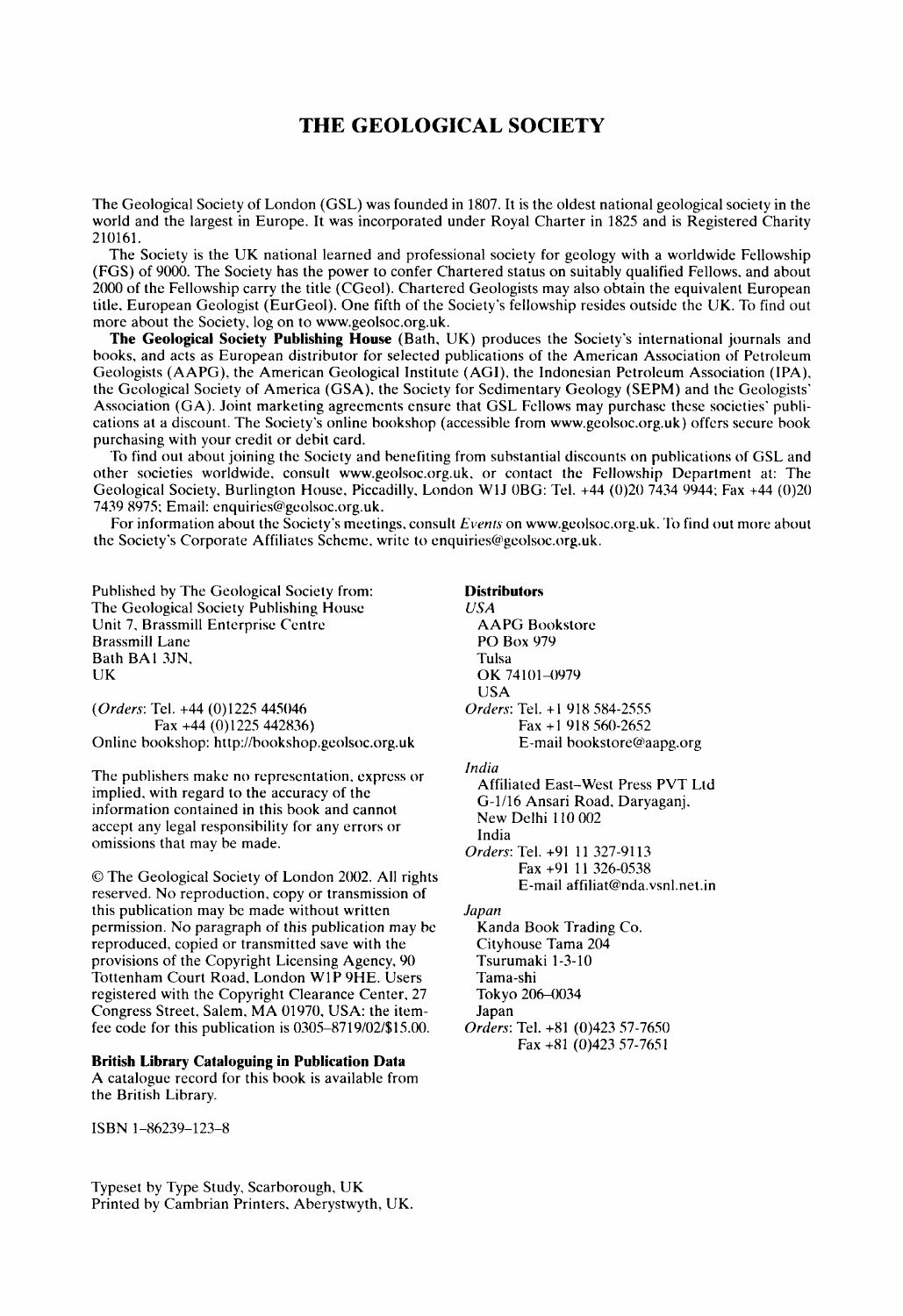# **Contents**

| Preface                                                                                                                                                                                                                                                                        | vii          |
|--------------------------------------------------------------------------------------------------------------------------------------------------------------------------------------------------------------------------------------------------------------------------------|--------------|
| SIEGESMUND, S., WEISS, T. & VOLLBRECHT, A. Natural stone, weathering phenomena,<br>conservation strategies and case studies: introduction                                                                                                                                      | $\mathbf{1}$ |
| <b>Weathering of natural building stones</b>                                                                                                                                                                                                                                   |              |
| ONDRASINA, J., KIRCHNER, D. & SIEGESMUND, S. Freeze-thaw cycles and their influence on<br>marble deterioration: a long-term experiment                                                                                                                                         | 9            |
| THOMACHOT, C. & JEANNETTE, D. Evolution of the petrophysical properties of two types of<br>Alsatian sandstone subjected to simulated freeze–thaw conditions                                                                                                                    | 19           |
| CASSAR, J. Deterioration of the Globigerina Limestone of the Maltese Islands                                                                                                                                                                                                   | 33           |
| <b>Weathering processes</b>                                                                                                                                                                                                                                                    |              |
| DOEHNE, E. Salt weathering: a selective review                                                                                                                                                                                                                                 | 51           |
| ZEISIG, A., SIEGESMUND, S. & WEISS, T. Thermal expansion and its control on the durability<br>of marbles                                                                                                                                                                       | 65           |
| MALAGA-STARZEC, K., LINDQVIST, J. E. & SCHOUENBORG, B. Experimental study on the<br>variation in porosity of marble as a function of temperature                                                                                                                               | 81           |
| WEISS, T., SIEGESMUND, S. & FULLER, E. R. Thermal stresses and microcracking in calcite<br>and dolomite marbles via finite element modelling                                                                                                                                   | 89           |
| <b>Fabric dependence of physical properties</b>                                                                                                                                                                                                                                |              |
| WEBER, J. & LEPPER, J. Depositional environment and diagenesis as controlling factors for<br>petro-physical properties and weathering resistance of siliciclastic dimension stones:<br>integrative case study on the 'Wesersandstein' (northern Germany, Middle Buntsandstein) | 103          |
| STROHMEYER, D. & SIEGESMUND, S. Anisotropic technical properties of building stones and<br>their development due to fabric changes                                                                                                                                             | 115          |
| SIEGESMUND, S., VOLLBRECHT, A. & HULKA, C. The anisotropy of itacolumite flexibility                                                                                                                                                                                           | 137          |
| WEISS, T., RASOLOFOSAON, P. N. J. & SIEGESMUND, S. Ultrasonic wave velocities as a<br>diagnostic tool for the quality assessment of marble                                                                                                                                     | 149          |
| MIDDENDORF, B. Physico-mechanical and microstructural characteristics of historic and<br>restoration mortars based on gypsum: current knowledge and perspective                                                                                                                | 165          |
| <b>Biodeterioration</b>                                                                                                                                                                                                                                                        |              |
| POHL, W. & SCHNEIDER, J. Impact of endolithic biofilms on carbonate rock surfaces                                                                                                                                                                                              | 177          |
| SCHIAVON, N. Biodeterioration of calcareous and granite building stones in urban<br>environments                                                                                                                                                                               | 195          |
| HOPPERT, M., BERKER, R., FLIES, C., KÄMPER, M., POHL, W., SCHNEIDER, J. & STRÖBEL, S.<br>Biofilms and their extracellular environment on geomaterial: methods for investigation                                                                                                | 207          |

down to nanometer scale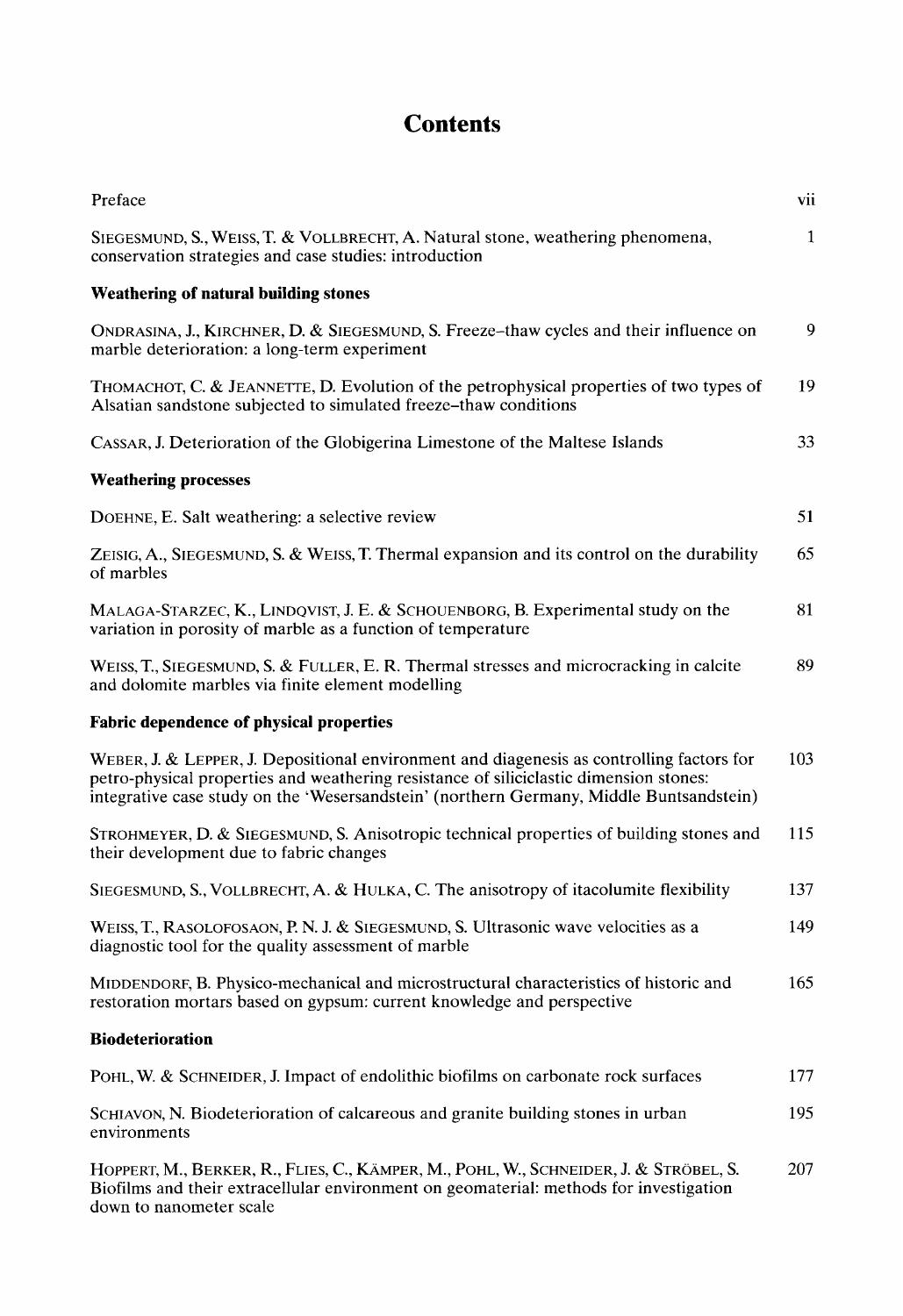#### vi CONTENTS

## **Quality assessment and conservation of stones**

| FITZNER, B., HEINRICHS, K. & LA BOUCHARDIERE, D. Limestone weathering on historical<br>monuments in Cairo, Egypt                                                                                                            | 217 |
|-----------------------------------------------------------------------------------------------------------------------------------------------------------------------------------------------------------------------------|-----|
| ALVAREZ DE BUERGO, M. & FORT GONZÁLEZ, R. Characterizing the construction materials<br>of a historic building and evaluating possible presevation treatments for restoration purposes                                       | 241 |
| RUEDRICH, J., WEISS, T. & SIEGESMUND, S. Thermal behaviour of weathered and<br>consolidated marbles                                                                                                                         | 255 |
| MATIAS, J. M. S. & ALVES, C. A. S. The influence of petrographic, architectural and<br>environmental factors in decay patterns and durability of granite stones in Braga<br>monuments (NW Portugal)                         | 273 |
| MICHALSKI, S., GÖTZE, J., SIEDEL, H., MAGNUS, M. & HEIMANN, R. B. Investigations into<br>provenance and properties of ancient building sandstones of the Zittau/Görlitz region<br>(Upper Lusatia, Eastern Saxony, Germay)   | 283 |
| Косн, A. & SIEGESMUND, S. Bowing of marble panels: on-site damage analysis from the<br>Oeconomicum Building at Göttingen (Germany)                                                                                          | 299 |
| SAHLIN, T., STIGH, J. & SCHOUENBORG, B. Bending strength properties of untreated and<br>impregnated igneous, sedimentary and metamorphic dimension stones of different thickness                                            | 315 |
| <b>Environmental conditions</b>                                                                                                                                                                                             |     |
| LEFÈVRE, R. A. & AUSSET, P. Atmospheric pollution and building materials: stone and glass                                                                                                                                   | 329 |
| SMITH, B. J., TURKINGTON, A. V., WARKE, P. A., BASHEER, P. A. M., MCALISTER, J. J.,<br>MENEELY, J. & CURRAN, J. M. Modelling the rapid retreat of building sandstones: a case<br>study from a polluted maritime environment | 347 |
| TÖRÖK, A. Oolitic limestone in a polluted atmospheric environment in Budapest: weathering 363<br>phenomena and alterations in physical properties                                                                           |     |
| FASSINA, V., FAVARO, M. & NACCARI, A. Principal decay patterns on Venetian monuments                                                                                                                                        | 381 |
| CHAROLA, A. E. & WARE, R. Acid deposition and the deterioration of stone: a brief review<br>of a broad topic                                                                                                                | 393 |
| VILES, H. A. Implications of future climate change for stone deterioration                                                                                                                                                  | 407 |
| KLEMM, W. & SIEDEL, H. Evaluation of the origin of sulphate compounds in building stone<br>by sulphur isotope ratio                                                                                                         | 419 |
| SCHAFER, M. & STIEGER, M. A rapid method for the determination of cation exchange<br>capacities of sandstones: preliminary data                                                                                             | 431 |
| Index                                                                                                                                                                                                                       | 441 |